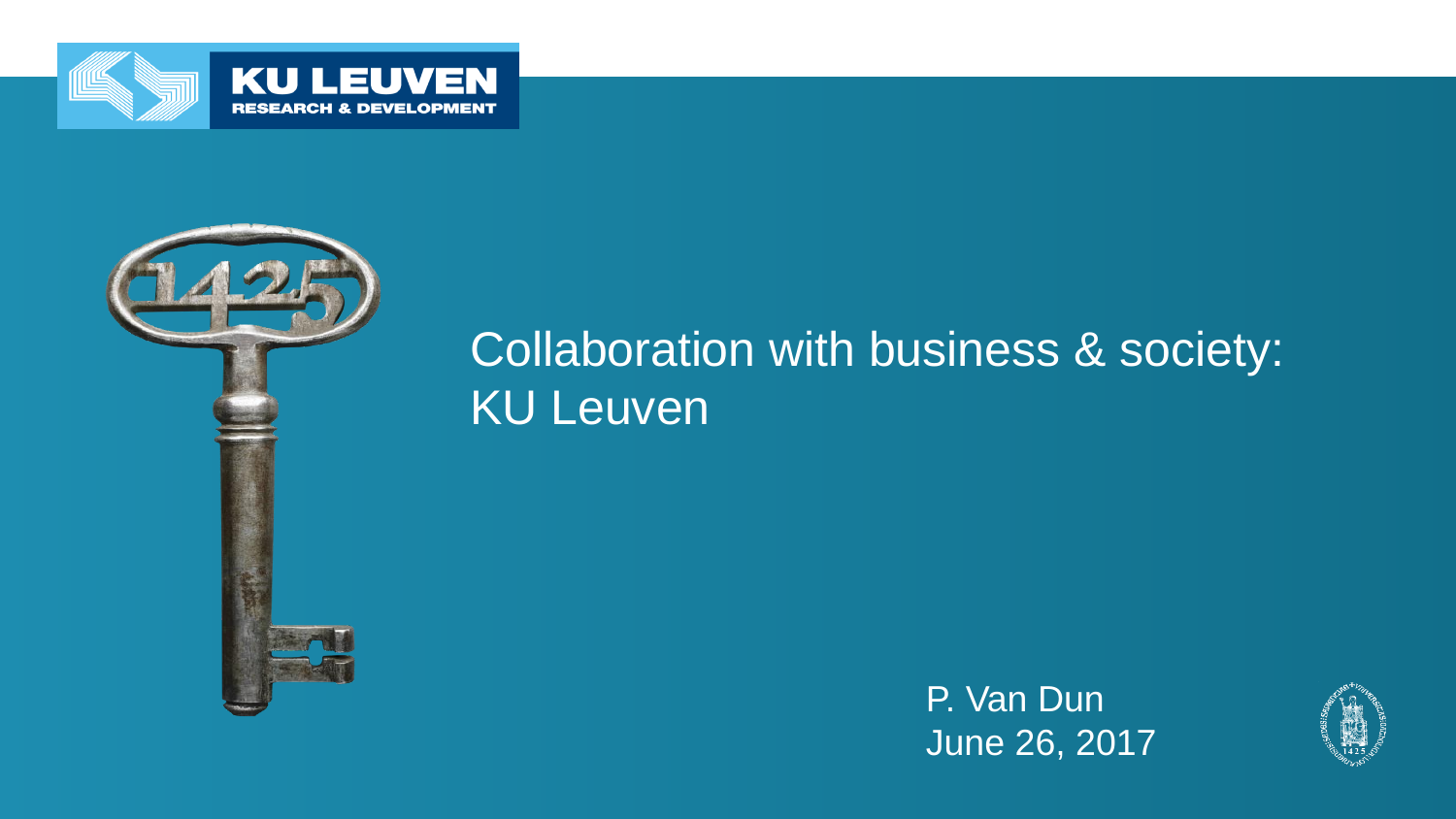# Europe's most innovative university

• Reuters ranks KU Leuven as Europe's most innovative university in its top 100 of innovative European universities (2016 and 2017).

| Reuters top 100: Europe's most innovative universities |
|--------------------------------------------------------|
| 1. KU Leuven                                           |
| 2. Imperial College London                             |
| 3. University of Cambridge                             |
| 4. Technical University of Munich                      |
| 5. École Polytechnique Fédérale de Lausanne            |
| 6. University of Erlangen Nuremberg                    |
| 7. Université Pierre et Marie Curie                    |
| 8. Delft University of Technology                      |
| 9. University of Zurich                                |
| 10. University of Oxford                               |

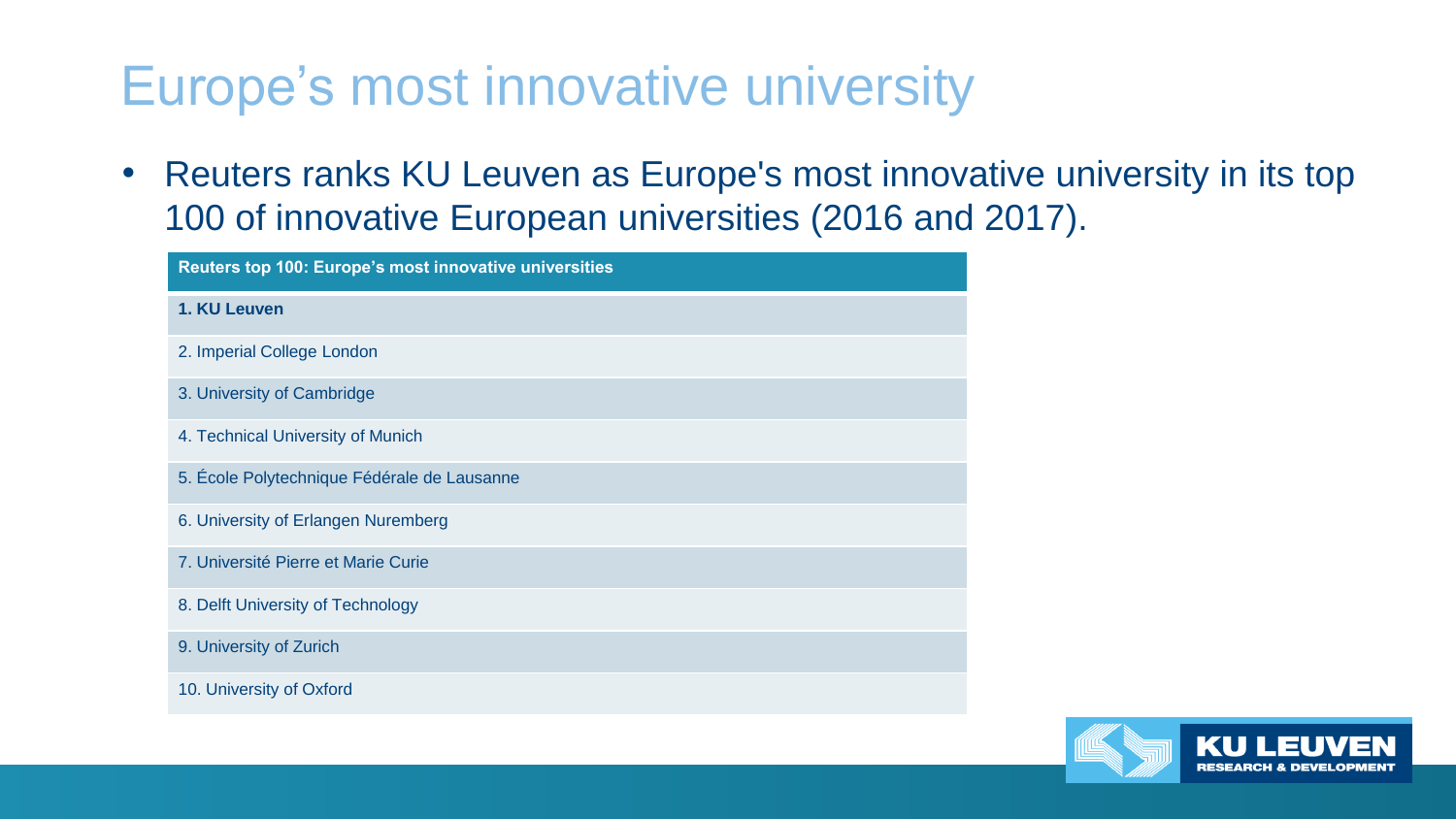# Features that have proven to be important to us …

#### • Time

- o For the TTO being around
- o For the actions of some of the members of the university government to "drip down"
- Full (and active!) endorsement of the university top
- Tell the story
- Start with what is within reach

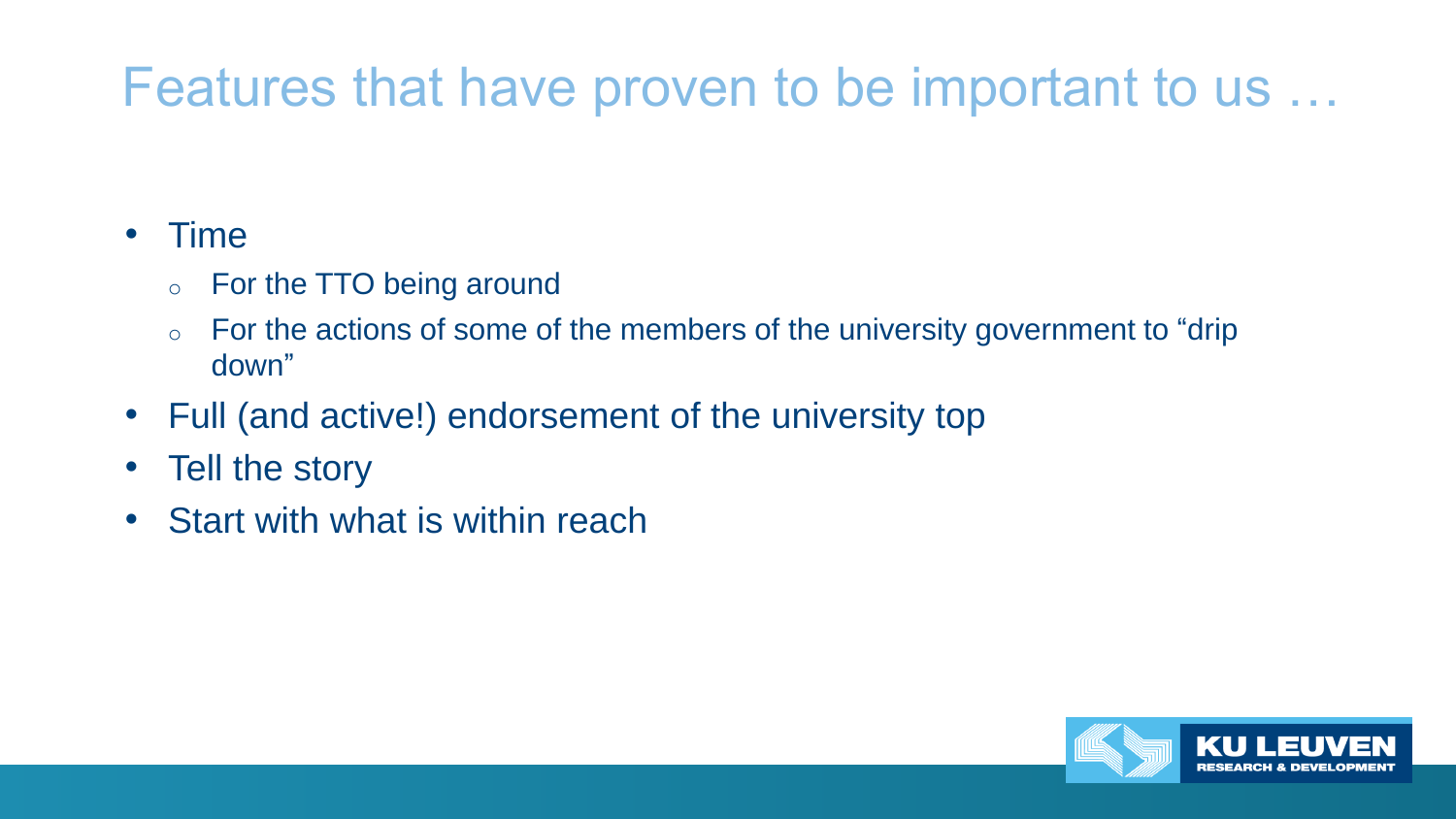# A wide range of possibilities: what is within reach?

- Gatekeeping (two way street)
- Use of infrastructure & facilities
- Consultancy: expert opinions / analysis
- Feasibility studies / simulations
- (Clinical) trials
- Joint R&D: bi- or multilateral
- Licensing: patents, software, materials, …
- Spin-offs, joint ventures, ...

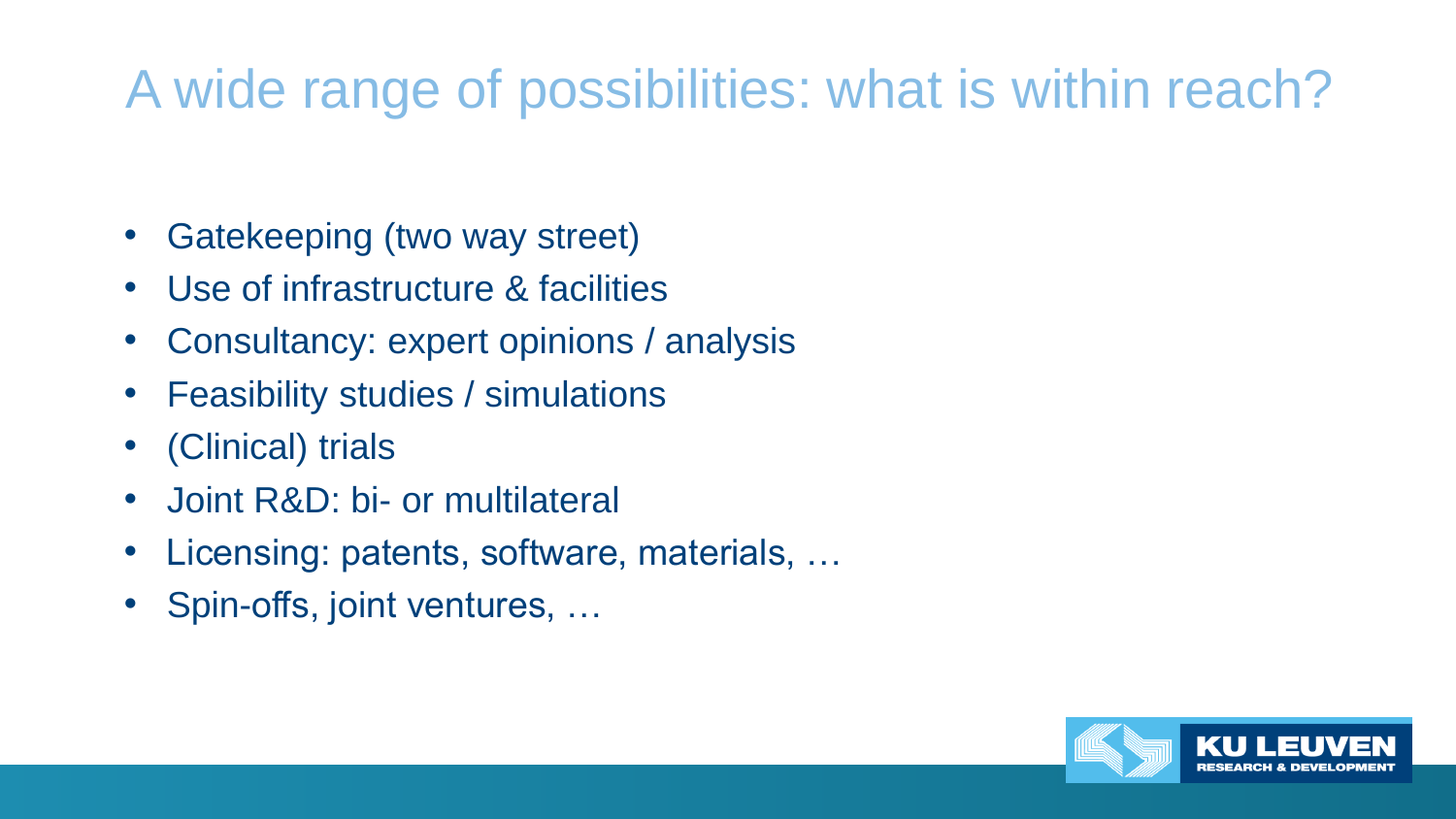# Features that have proven to be important to us …(2)

- Incentive for researchers  $(\leftrightarrow$  promotion criteria)
- ... and also investments by the institution (policy choice!)
	- In the TTO
	- In incubation / proof-of-concept
- Reality check: vast majority of partnerships find their origin at researchers' level – but you can help to create opportunities
- Access to early stage breakthroughs: close relationship

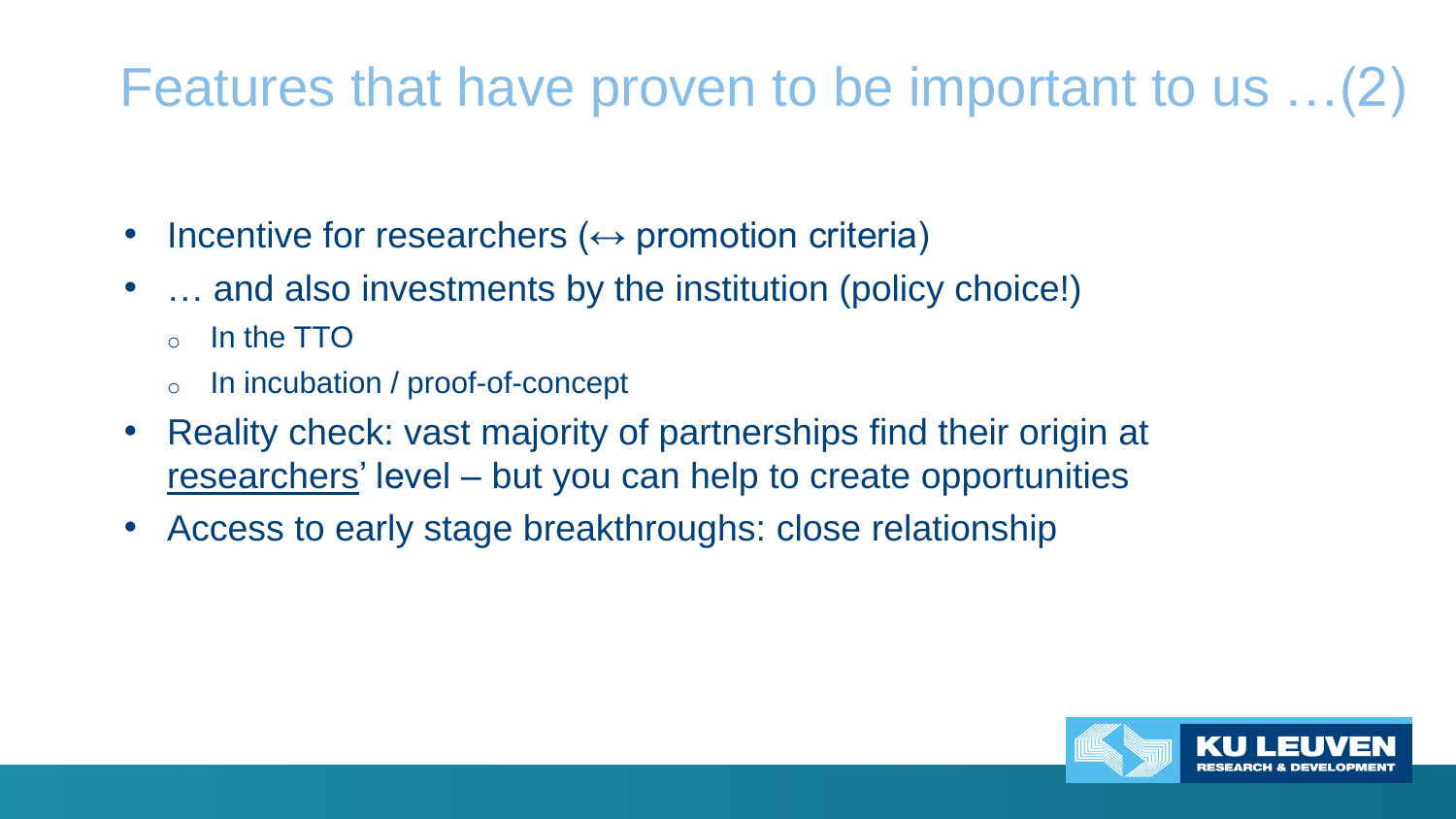## Major challenges - how to deal with them?

- Business (and society) is speeding up: our answer: one stop shop
- Interdisciplinary research vs. "walls" of faculties
- Flexible terms and constructions: may very over time (content, volume, …) BUT continuity required regarding the university policies & strategy!
- More and more: concentration of research partners